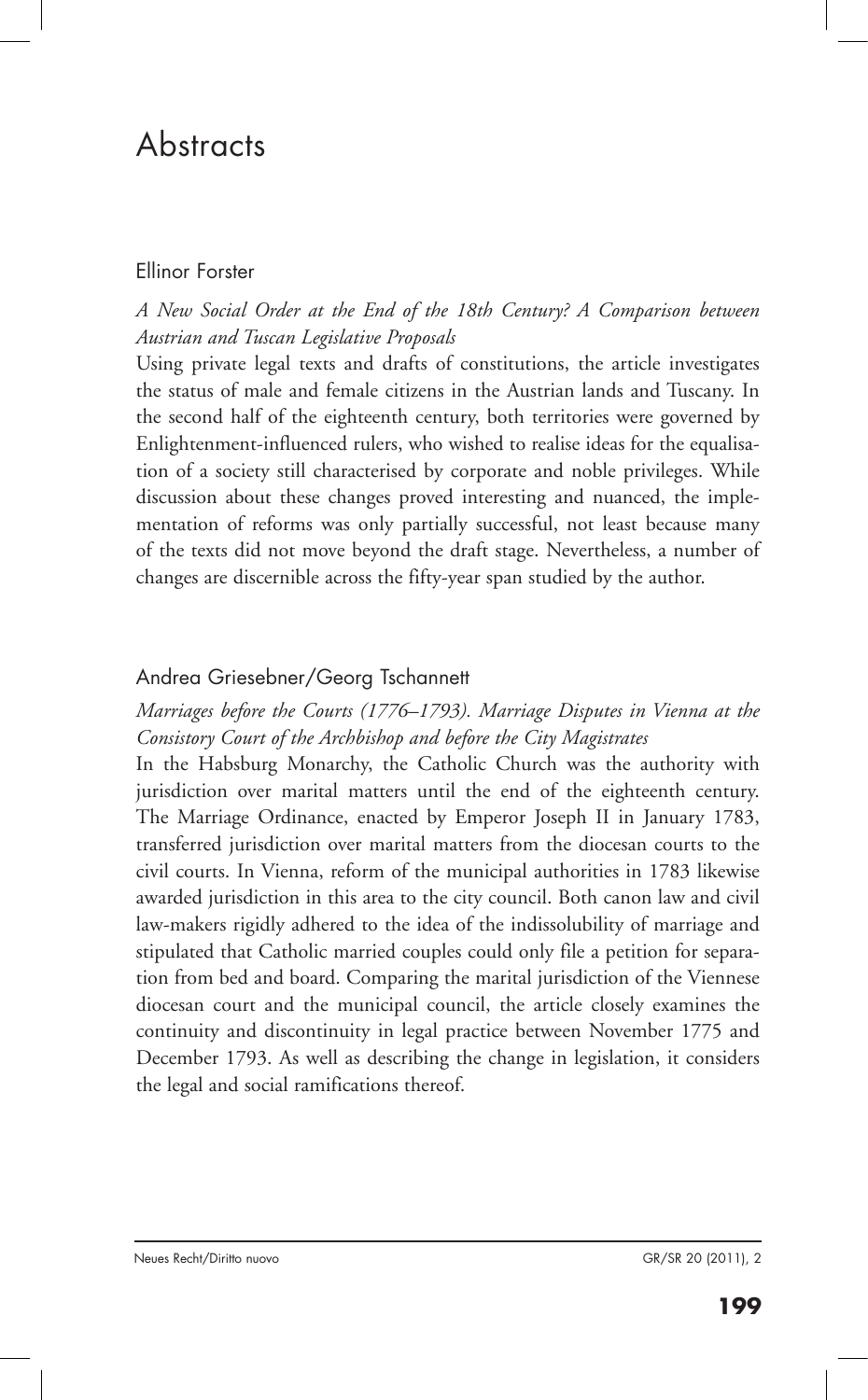### Margareth Lanzinger

*Competition between State and Church Law: Marriages between Kin and the Practice of Dispensations in Tyrol at the end of the Eighteenth Century*

The period of the Enlightenment brought marked changes in the practice of marriage law because the state now intervened in a sphere previously dominated by the Church. In the Habsburg Monarchy, the Marriage Patent promulgated by Emperor Joseph II in 1783 was followed by massive conflicts. The struggle over competence and powers therefore affected the granting of marriage dispensations for couples who were blood relations or related by marriage. From both Church and state perspectives, different measurements were applied to the degree of proximity under which a close relationship would lead to a ban on marriage. Moreover, bishops were attributed different powers of competence according to whether or not they oriented themselves more towards Rome or towards Vienna. For Tyrol, the article analyzes the consequences of this institutional competition, which led to a centralisation of dispensation practice, to great uncertainty and to extensive difficulties in the granting of dispensations, but also to the use of different forms of evasion of state directives.

# Beatrice Zucca Micheletto

# *The Introduction of the Napoleonic Civil Code in Turin: the Patrimonial Marriage Regime between Norms and Practice*

This article focuses on the impact of the Napoleonic Civil Code on Turinese society at the beginning of the nineteenth century. It shows how far people adopted the Code and in what ways they negotiated their way round – or even bypassed – some of the laws concerning the economic relationship between the family members. The new legislation fostered a new marriage settlement based on joint property between husband and wife or, as an alternative, it authorized a new dowry regime which contained important differences when compared to the traditional dowry of the Ancien Régime. For example, the new code established that the endowed girl should not renounce other inheritance rights pertaining to her family estate, contrary to what had previously been the case. In addition, the husband was now obliged to pay back the whole dowry to the wife's family if she died before him and remained without children. In spite of this, the analysis of a sample of endowment contracts from the Napoleonic period suggests that families could get round these new laws by using specific juridical expressions and other technical expedients, or they could even manage to ignore the new stipulations altogether.